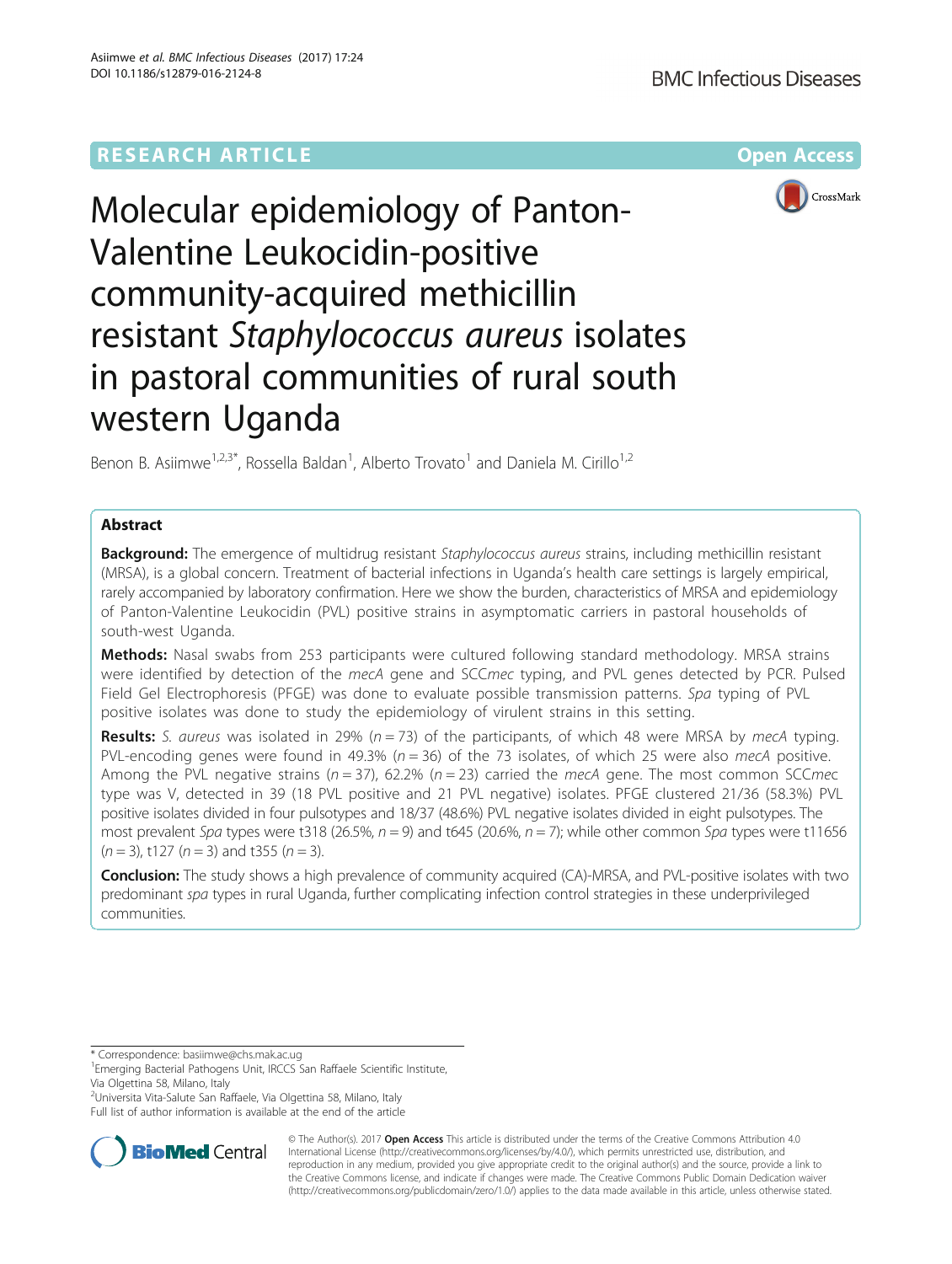## Background

About a third of healthy individuals in the community are asymptomatically colonized with Staphylococcus aures (S. aureus) in the nostrils [\[1](#page-5-0)], a very important finding considering the fact that nasal carriage of S. aureus has been associated with subsequent infection [[2](#page-5-0)], and carriers are an important source of spread of infection in communities. A major concern is the world-wide emergence of methicillin resistant S. aureus (MRSA) in the community [[3](#page-5-0)]. In contrast with health care associated MRSA (HA-MRSA) infections, community associated MRSA (CA-MRSA) infections can occur in healthy individuals [\[4](#page-5-0)], suggesting that these strains have greater virulence. Skin and soft-tissue infections represent about 90% of cases of CA-MRSA infection, mostly characterized by abscesses or cellulitis with purulent drainage [\[3](#page-5-0)].

A predominant feature of CA-MRSA is the presence of the Panton-Valentine Leukocidin (PVL) genes that encode a S. aureus exotoxin that induces lysis of monocytes and neutrophil granulocytes [\[5\]](#page-5-0). Additionally, there is evidence that PVL-positive S. aureus strains susceptible to methicillin (MSSA) may be reservoirs for the development of PVL-positive MRSA via the integration of the staphylococcal cassette chromosome mec (SCCmec) elements including the *mecA* gene conferring methicillin resistance [\[6](#page-5-0)]. Another key feature of CA-MRSA is that the strains mainly harbor SCCmec types IV and V [[7](#page-5-0)–[9](#page-5-0)], and a relationship between CA-MRSA, SCCmec type IV and V and PVL has been confirmed in some studies [\[10, 11](#page-5-0)].

While efforts have been made to map out the geographical predominance and spread of different CA-MRSA clones worldwide [\[3\]](#page-5-0), little is known about its magnitude and genetic composition in developing countries, especially in Africa. Molecular analytical techniques such as pulsed field gel electrophoresis (PFGE), multilocus sequence typing (MLST), spa and SCCmec typing have been used to show both the spread and evolution of MRSA. PFGE is still considered the gold standard for typing MRSA isolates, and is one of the most discriminative typing methods [\[12](#page-5-0)]. While MLST is an excellent tool for investigating clonal evolution of MRSA, it is rather expensive, labour intensive and time consuming. Sequences from the polymorphic region of the S. aureus protein A (spa) gene have been used to develop a singlelocus sequence typing technique for MRSA [[13](#page-5-0)] with a discriminatory power between PFGE and MLST, and ability to investigate both molecular evolution and outbreak situations [[14\]](#page-5-0), while remaining simple.

The resistance of S. *aureus* to methicillin is caused by the mecA gene, located on a mobile genetic element, the staphylococcal cassette chromosome mec (SCCmec) [\[7](#page-5-0)]. Currently, eleven main SCCmec types (I to XI) are known [[15](#page-5-0)], and Zhang et al. developed a multiplex PCR for the characterization of SCC*mec* type I to V [\[16](#page-5-0)].

In African countries, CA-MRSA has been reported in a few studies in Mali [\[17\]](#page-5-0), Nigeria [[18](#page-5-0)], Algeria [\[19](#page-6-0)], Egypt [[20\]](#page-6-0) and Gabon [\[21](#page-6-0)]. In Uganda, a few studies have been done at tertiary health care centers [[22](#page-6-0)–[25](#page-6-0)], and these have focused on HA-MRSA. Community studies have focused on S. *aureus* carriage in raw milk and its products as well as in urban milk vendors [\[26, 27](#page-6-0)]. We set out to establish the prevalence and molecular epidemiology of PVL-positive CA-MRSA isolates from pastoral communities of rural south-western Uganda so as to inform public health on how to develop effective strategies to prevent spread MRSA in these and surrounding communities.

## Methods

#### Study area

The study was carried out in rural pastoral households of Kiruhura district, South Western Uganda. The area is a rangeland, populated by agro-pastoralists and seasonally itinerant semi-nomads whose livelihoods mainly depend on consumption and trade of cattle and their products; and small subsistent crop farming.

## Study design and sampling

A cross-sectional study of S. aureus carriage in the area was conducted as part of a zoonotic diseases study among pastoral communities of Kiruhura district, South Western Uganda, in 2013. A total of 196 homesteads from two sub-counties (100 from Kanyaryeru and 96 from Sanga) were recruited and sampled. The subcounties were purposively selected by the zoonoses study because they bordered Lake Mburo National Park, with a porous human-animal interface. All participants did not have a history of recent hospitalization, and the only demographics characteristics recorded were sex and selfreported age. In each household, only a nasal swab was taken for any participant and these were inoculated into Brain-Heart Infusion (BHI) broth in 15 ml propylene tubes and stored on ice before same day transportation to the Department of Microbiology at Mbarara University of Science and Technology for culture.

## Sample culture, isolation and identification

Initial bacterial culture and isolation was done according to methods described by Cheesbrough [[28\]](#page-6-0), with minor modifications. Briefly, 50 μl of culture broth was inoculated on 5% sheep blood agar medium and incubated for 18–20 h at 37 °C. Preliminary identification of the bacteria was carried out based on colony characteristics such as shape, size, color and hemolysis patterns. Isolates suspected of being S. aureus were shipped in BHI with 20% glycerol to the Emerging Bacterial Pathogens Unit (EBPU) at San Raffaele Scientific Institute in Milan, Italy, for identification and molecular characterization. At the EBPU, all isolates were sub-cultured on mannitol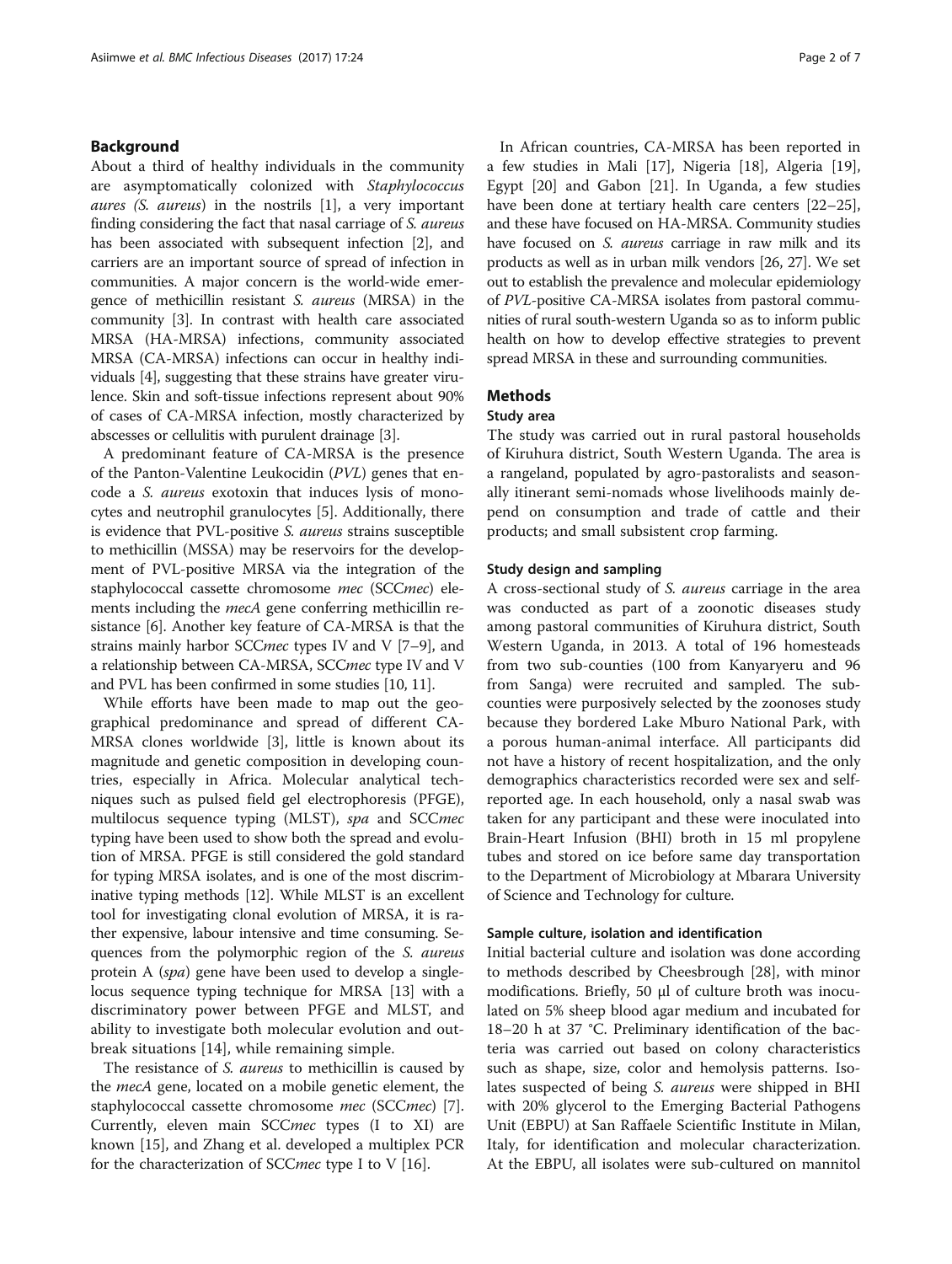<span id="page-2-0"></span>salt agar (Oxoid Ltd, Hampshire, England), then on blood agar (Becton Dickinson, Heidelberg, Germany), and subjected to the tube coagulase test in rabbit plasma with EDTA (Remel, KS, USA). MRSA strains were identified by detection of the mecA gene and SCCmec typing.

## DNA extraction, SCCmec typing and PVL genes detection

Bacterial DNA was prepared from isolated colonies suspended in 500 μl Triton X-100 lysis buffer with 1% Triton and 20 μl of 1 mg/ml lysostaphin, incubated at 37 °C for 1 h, followed by phenol-chloroform extraction. SCCmec typing was done by multiplex PCR using primers and protocols for SCCmec types and subtypes I, II, III, IVa, IVb, IVc, IVd, and V and the *mecA* gene according to Zhang et al. [[16\]](#page-5-0). The MRSA strain COL (SCCmec type I, mec gene complex B and ccr gene complex 1) was used as positive control. Additionally, amplification of the Panton – Valentine Leucocidin (PVL) toxin genes, lukS-PV and *lukF-PV*, was performed using the *S. aureus* strain ATCC49775 as positive control, and primers and protocols as described by Lina et al. [[29\]](#page-6-0).

## Genotyping of isolates

All isolates were subjected to molecular epidemiological analysis by PFGE after SmaI digestion using the CHEF Genomic DNA Plug kit (Bio-Rad) according to a standardized protocol [[30\]](#page-6-0). PFGE was run using a CHEF DRIII system (Bio-Rad). The InfoQuest FP (v5.1) software (Bio-Rad Laboratories) was used to analyze PFGE profiles, according to interpretation criteria described by Tenover et al. [\[12\]](#page-5-0). Clustering analysis was achieved using Dice similarity coefficients and the unweighted pair group method with averages (UPGMA) at 1.5% optimization and 1.5% position tolerance. PVL-positive strains were further subjected to spa-typing according to Frenay et al. [\[13](#page-5-0)]; and spa types were assigned on the Ridom SpaServer ([http://spaserver.ridom.de\)](http://spaserver.ridom.de/) curated by the SeqNet.org initiative [\[31\]](#page-6-0).

## Results

## Socio-demographic characteristics and S. aureus carriage

The study sampled 196 households, and nasal swabs were taken from 253 participants (172 males and 81 females) with average age of 14 years and a range of 6 to 48 years. Of the samples, 132 (52.2%) were Staphylococcus spp, of which only 73 were *S. aureus* (carriage rate of 29%) and further characterized. The 73 isolates were obtained from 48 (65.7%) males and 25 (34.3%) females. The average age of the 73 participants whose isolates were characterized was 13, with a range of 6 to 45 years.

## Prevalence of PVL and mecA genes

PVL-encoding genes were found in 49.3% ( $n = 36$ ) of the 73 S. aureus isolates, while mecA was detected in

65.8%  $(n = 48)$  of the 73 isolates. The proportion of PVL positive isolates carrying the *mecA* gene was 25/36 (69.4%) (Table 1), while 23/37 (62.2%) of the isolates without the PVL gene possessed the *mecA* (Table [2](#page-3-0)). Among the PVL positive isolates, 18 of the 25 mecA

Table 1 PFGE profiles, Spa types, mecA, and SCCmec types of PVL positive isolates

| Isolate ID    | Pulsotype      | Spa type | mecA            | SCCmec                   |
|---------------|----------------|----------|-----------------|--------------------------|
| T095Na        | A1             | ΝT       | $^{+}$          | $\vee$                   |
| T101Na        | A1             | NT       | $^{+}$          | IVc                      |
| T047Na        | A1             | t127     | $^{+}$          | IVc                      |
| T070Na        | A1             | t127     | $+$             | IVc                      |
| <b>T056N</b>  | A <sub>2</sub> | t318     |                 | $\overline{\phantom{0}}$ |
| T099Nd        | A3             | t2393    | $\! + \!\!\!\!$ | IV <sub>C</sub>          |
| T149Na        | A4             | t645     |                 | IV <sub>C</sub>          |
| T101Ng        | A5             | t318     |                 | V                        |
| T005Na        | B1             | t318     | $^{+}$          | V                        |
| T021Nb        | B1             | t318     | $^{+}$          | V                        |
| <b>T021Nc</b> | B1             | t318     | $^{+}$          | V                        |
| T097Na        | B1             | t318     | $^{+}$          | V                        |
| T125Na        | B1             | t318     | $^{+}$          | V                        |
| <b>T141Nc</b> | B1             | t318     | $^{+}$          | V                        |
| <b>T047Nd</b> | B1             | t186     | $+$             | V                        |
| T156N         | B1             | t186     | $+$             | V                        |
| <b>T019N</b>  | B <sub>2</sub> | t186     |                 | V                        |
| T119Nb        | C1             | t355     | $^{+}$          | V                        |
| T135Na        | C <sub>2</sub> | t729     | ÷,              | $\overline{a}$           |
| T132Nb        | C <sub>2</sub> | t11656   | L,              |                          |
| T139N         | C <sub>2</sub> | t11656   | $^{+}$          | V                        |
| T145N         | C <sub>2</sub> | t11656   | $^{+}$          | V                        |
| T022N         | C <sub>2</sub> | t645     | L,              |                          |
| T041Na        | C <sub>2</sub> | t645     |                 |                          |
| T099Nb        | C <sub>2</sub> | t645     | $^{+}$          | V                        |
| T063N         | C <sub>3</sub> | t355     | $^{+}$          | V                        |
| T053N         | D1             | t1376    | $\! + \!$       | <b>IVc</b>               |
| <b>T055N</b>  | D1             | t1376    | $^{+}$          | V                        |
| T039Na        | E1             | t318     | $^{+}$          | <b>IVc</b>               |
| T041Nb        | E <sub>2</sub> | t645     | $^{+}$          | V                        |
| T025N         | E3             | t2393    | $^{+}$          | <b>IVc</b>               |
| <b>T030Nb</b> | F1             | t064     | $^{+}$          | V                        |
| T158Nb        | G1             | t127     |                 |                          |
| T087          | H1             | t064     | $^{+}$          | ٧                        |
| T155Nd        | H <sub>2</sub> | t509     |                 |                          |
| T097Nb        | 1              | t002     |                 |                          |

ID identification number of the isolate, + positive on PCR amplification, - negative on PCR amplification, NT not typable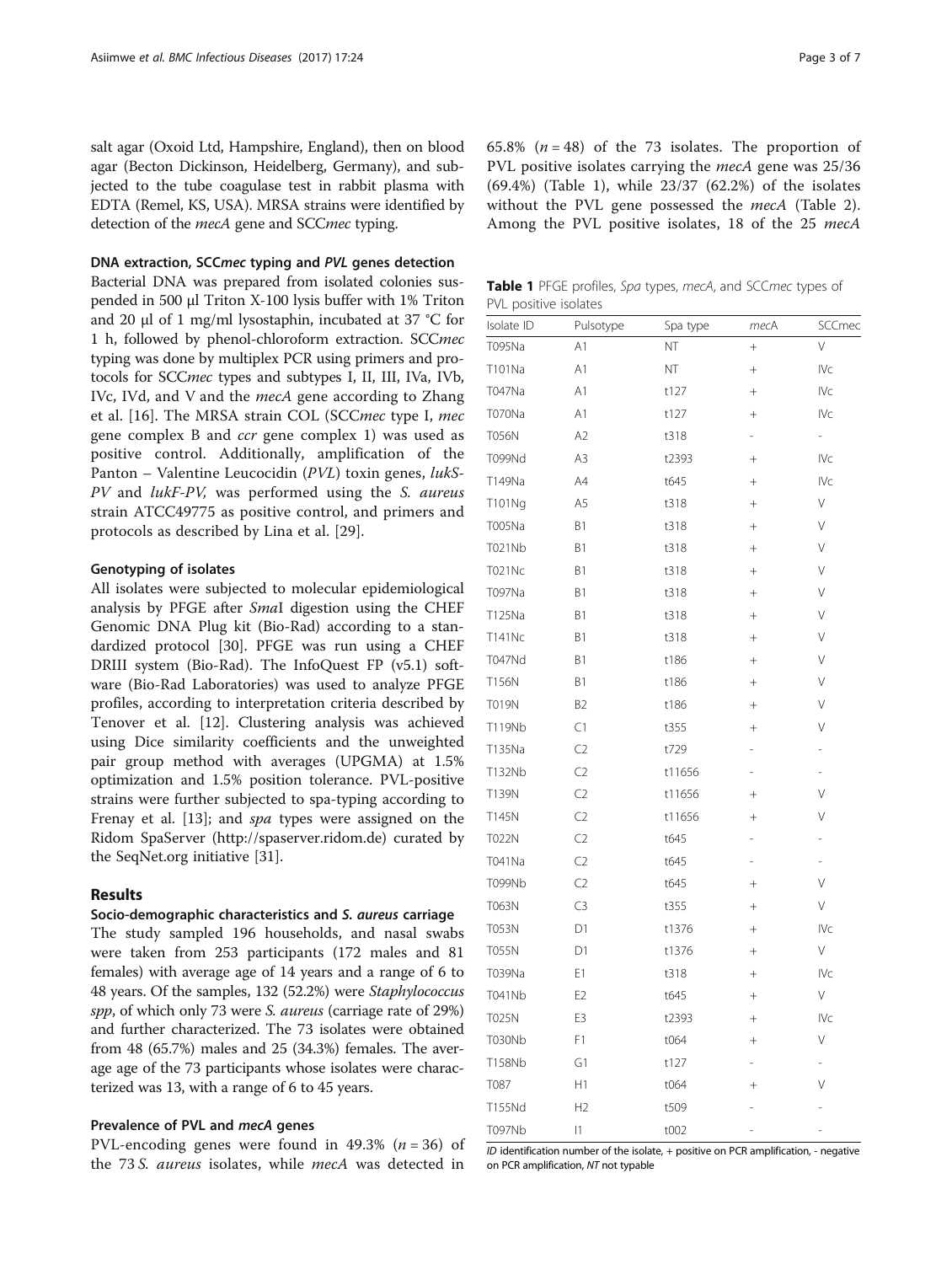positive isolates were SCCmec type V, while the other seven were all SCCmec IVc. Among the PVL negative isolates, 21 of the 23 *mecA* positive isolates were SCC*mec* type V, while the other two were type IVa.

ID identification number of the isolate

| negative isolates |                |          |                 |                |  |  |  |
|-------------------|----------------|----------|-----------------|----------------|--|--|--|
| Isolate ID        | Pulsotype      | Spa type | mecA            | SCCmec         |  |  |  |
| T117Nb            | E1             | t786     |                 |                |  |  |  |
| T119Na            | E1             | t786     |                 |                |  |  |  |
| T092Na            | E <sub>2</sub> | t186     |                 |                |  |  |  |
| <b>T058Nb</b>     | E4             | t7662    |                 |                |  |  |  |
| T061Nd            | L1             | t1236    | $^{+}$          | V              |  |  |  |
| T061Nb            | L1             | t1236    | $^{+}$          | V              |  |  |  |
| T059Na            | L2             | Unknown  | $^{+}$          | V              |  |  |  |
| <b>T059Nb</b>     | L3             | Unknown  | $^{+}$          | V              |  |  |  |
| T099Na            | L3             | Unknown  | $^{+}$          | V              |  |  |  |
| T021Nd            | L4             | Unknown  | $^{+}$          | V              |  |  |  |
| <b>T032Nc</b>     | F1             | t064     |                 |                |  |  |  |
| T131Nb            | F1             | t064     |                 |                |  |  |  |
| T032Nb            | F1             | T064     |                 |                |  |  |  |
| <b>T061Nc</b>     | N <sub>1</sub> | t2771    | $^{+}$          | V              |  |  |  |
| <b>T074Nc</b>     | N <sub>1</sub> | t2771    | $^{+}$          | V              |  |  |  |
| <b>T074Nb</b>     | N <sub>1</sub> | t2771    | $^{+}$          | V              |  |  |  |
| T029Nb            | Η1             | t002     |                 | $\overline{a}$ |  |  |  |
| T101Nf            | H1             | t002     |                 | V              |  |  |  |
| <b>T076N</b>      | G1             | t5739    | $^{+}$          | V              |  |  |  |
| T128Nd            | G1             | t2680    | $^{+}$          | V              |  |  |  |
| T018Nb            | G <sub>2</sub> | t616     | $^{+}$          | V              |  |  |  |
| T092Nb            | Ρ1             | t4353    | $^{+}$          | V              |  |  |  |
| T102Nb            | P2             | t4353    |                 |                |  |  |  |
| T127Na            | Q1             | Unknown  |                 |                |  |  |  |
| T137Ng            | Q1             | t064     |                 |                |  |  |  |
| <b>T110Nb</b>     | R1             | t4523    |                 |                |  |  |  |
| T111Na            | R <sub>2</sub> | t5187    | $^{+}$          | V              |  |  |  |
| T027Nb            | R3             | t5187    | $^{+}$          | V              |  |  |  |
| T004Nb            | Unique         | t3772    | $^{+}$          | V              |  |  |  |
| T033Nb            | Unique         | Unknown  |                 | V              |  |  |  |
| T005Nb            | Unique         | t951     | $+$             | V              |  |  |  |
| T114Ng            | Unique         | Unknown  |                 |                |  |  |  |
| T151Nb            | Unique         | t5739    | $\! + \!\!\!\!$ | V              |  |  |  |
| T115Na            | Unique         | Unknown  | $^{+}$          | IVa            |  |  |  |
| <b>T120N</b>      | Unique         | t5187    | $^{+}$          | V              |  |  |  |
| T126N             | Unique         | NΤ       | $\! + \!\!\!\!$ | IVa            |  |  |  |
| T104Nb            | Unique         | Unknown  | $\overline{a}$  | $\overline{a}$ |  |  |  |

<span id="page-3-0"></span>Table 2 PFGE profiles, mecA, and SCCmec types of PVL negative isolates

## Molecular epidemiology of MRSA PVL positive and PVL negative strains

PFGE profiles of PVL positive and negative isolates were analyzed separately to understand any difference in transmission within the two groups. Among the PVL positive isolates, 21/36 (58.3%) strains were found in four clusters (A1, B1, C2, D1, Table [1](#page-2-0)); while in PVL negative isolates, 18/37 (48.6%) were found in eight clusters (E1, L1, L3, F1, N1, H1, G1, Q1, Table 2). Some family members carried identical strains. In order to relate the genotypes of the isolates in this study to global epidemiology of S. aureus, we performed Spa typing of the PVL positive isolates. Only two of the 36 isolates could not be typed by this technique, but they belonged to the same pulsotype  $(A1)$ . In all, there were 13 Spa types among the 34 typable PVL positive S. aureus isolates. The most prevalent Spa types were t318 comprising of 26.5%  $(n = 9)$ , of which seven isolates carried the *mecA* gene; and t645 (20.6%,  $n = 7$ ). The other common Spa types were and t11656 (8.8%,  $n = 3$ ) and t127 ( $n = 3$ ). The other Spa types, their frequencies and PFGE profiles can be seen in Table [1](#page-2-0).

## **Discussion**

Knowledge of the epidemiology of bacterial infections is very important for appropriate decision-making in the treatment of arising infections. At a community level, it is also important to curb the spread of infection, including multidrug resistant strains. To our knowledge, this is the first investigation of Panton-Valentine Leukocidin-Positive CA-MRSA in asymptomatic seminomadic pastoralist communities in the East African region. The main findings of the study are a high prevalence of MRSA and PVL-positive isolates with a predominant spa type (t318).

This study isolated 132 Staphylococci isolates from the nares of 253 participants, of which 73 were coagulase positive S. aureus (carriage rate of 29%). The 73 isolates of S. aureus in our study were obtained from 48 male and 25 female participants, with an average age of 13 years, with 56/73 (76. 7%) of the participants being between 7 and 15 years old. This is similar to observations elsewhere that CA-MRSA infections tend to occur in previously healthy younger patients [\[21](#page-6-0), [32, 33\]](#page-6-0). Our finding is of public health importance because this school-going age group has potential of disseminating the strains far and wide in the communities. The carriage rate in our study is more than double that in a study on milk men in and around Kampala city, Uganda, where only 11 Staphylococci were isolated from 31 individuals, of which only 4/31 (13%) were S. aureus [\[26](#page-6-0)]. Our finding, however, is in agreement with statistics from literature suggesting that between 25 to 35% of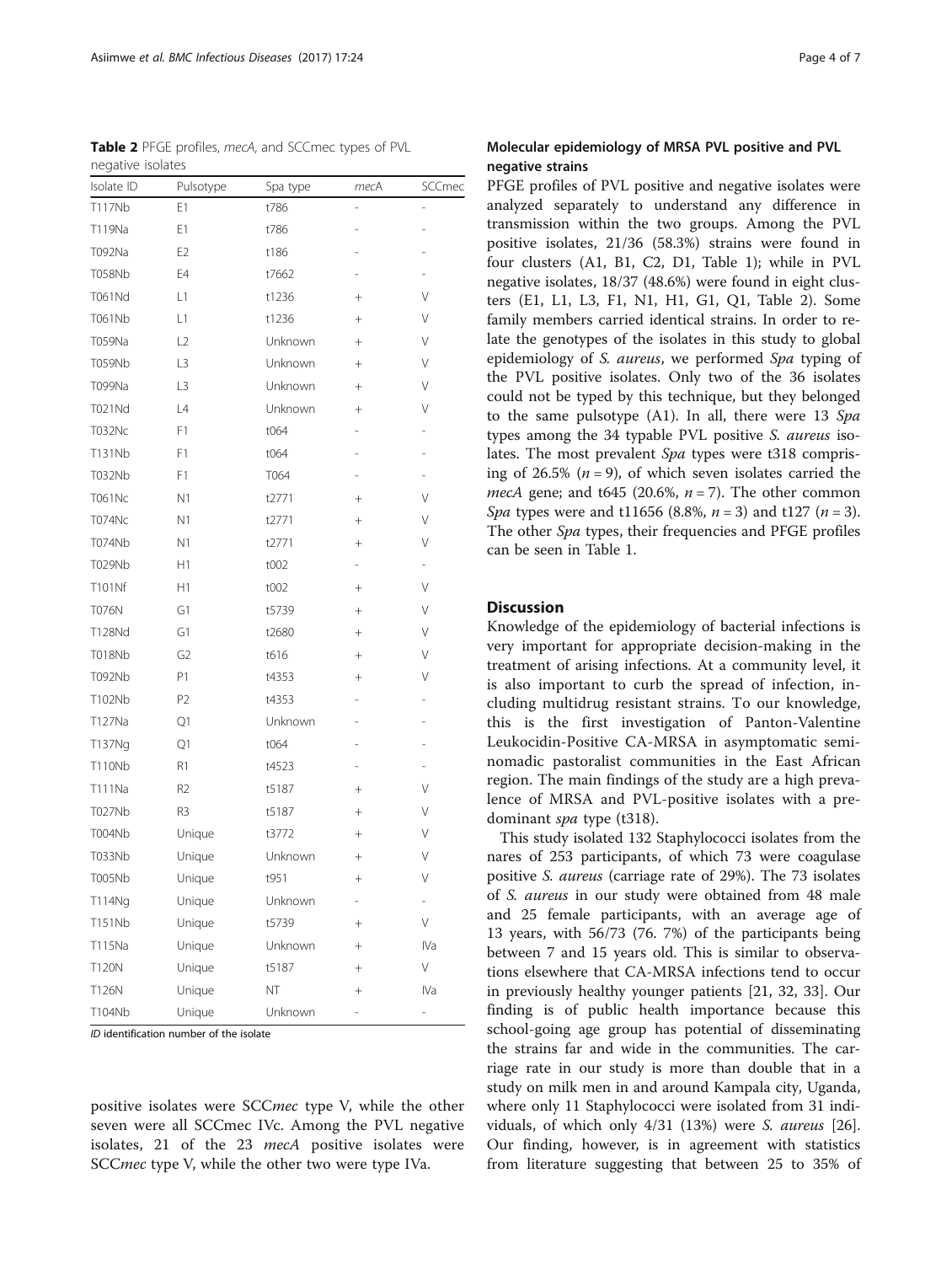healthy individuals are asymptomatically colonized with S. aureus in the nostrils [[1,](#page-5-0) [21, 34](#page-6-0), [35](#page-6-0)].

In the current study, the proportion of S. aureus isolates carrying the *mecA* gene, hence MRSA, was 48/73 (65.8%). This is generally high in comparison to community studies elsewhere. In the urban and peri-urban Kampala, the four isolates from milk men were all MSSA. In a study of indigenous remote African Babongo pygmies living in Waka National Parc, Central Gabon, all 34 S. aureus isolates were susceptible to Oxacillin/ Methicillin, and did not amplify for the mecA gene by PCR. The authors hypothesized that the result could be due to limited use of antibiotics in that population. Studies in North America and Australia, however, have shown that native and indigenous populations have been associated with a high risk of colonization and infection with CA-MRSA which may be related to many of these groups being disadvantaged, due to their association with low socio-economic status, crowded living conditions and frequent use of antibiotics [[36](#page-6-0), [37](#page-6-0)]. There have been reports of absolute resistance to penicillin and high percentage resistance to other antibiotics in milk from similar settings in central Uganda, hence risk of spread to humans through the food chain [[27\]](#page-6-0). In our study community there is frequent usage, by farmers, of veterinary antibiotics to treat nearly all ailments in their livestock, due to poor outreach services by the veterinary department. It is therefore more likely that constant contact with antibiotics for animal use, as well as consumption of raw milk and its products without observing drug withdrawal periods, as is the culture in this setting, are limiting future options for the management of multidrug resistant microorganisms in both humans and animals in pastoral communities of Uganda. Among the 48 isolates carrying the mecA gene, 39 (81.3%) were type V, the other being type IV or its subtypes (Tables [1](#page-2-0) and [2\)](#page-3-0). Type IV and V SCCmec elements have strongly been associated with stains causing MRSA infections in persons with no history of hospitalization, hence thought to be more related to CA-MRSA [[38](#page-6-0)]. Furthermore, it has been shown that children may be at a higher risk of infection with SCCmec types IV and V, as well as PVL carrying strains, compared to adults [[38](#page-6-0), [39](#page-6-0)]. SCCmec type V, which comprised of 81.3% of the mecA positive strains in our study, is known to be rare in Europe and the United States [[33\]](#page-6-0), and only recently seen in Greece [[40\]](#page-6-0). Because SCC*mec* type IV and V are known to be small and highly mobile elements, their dissemination in a community population may be most commonly by transfers of strains from carriers to other individuals or from MRSA strains to Methicillin Sensitive Staphylococcus aureus (MSSA strains), or even from coagulase-negative staphylococci strain to an MSSA strain [\[41\]](#page-6-0). However, a recent study on patients with surgical site infections (SSI)

at the National Referral hospital in Mulago, Kampala, showed that SCCmec type V was the most predominant type [\[22](#page-6-0)], suggesting the presence of mixed CA-MRSA

and HA-MRSA genotypes in hospital settings in Uganda. A further characterization of the 36 isolates carrying the PVL gene in this study was done. SCCmecIV and PVL are known to be molecular markers associated with the emergence of CA-MRSA worldwide [\[10\]](#page-5-0). The proportion of strains carrying both the PVL and mecA genes was 25/36 (69.4%), while the mecA gene was detected in 23/37 (62.2%) of the isolates without the PVL gene. While there was no significant difference in *mecA* carriage, PFGE profiles for both PVL positive and negative isolates show that there were bigger clusters in PVL positive strains (Table [1](#page-2-0)) compared to PVL negative strains (Table [2](#page-3-0)). In fact, 18/37 (48.6%) of the PVL negative isolates were in clusters (Table [1](#page-2-0)) compared to 21/36 (58.3%) of PVL positive isolates, with the largest (B1) comprising of eight isolates (Table [1](#page-2-0)). These results suggest that PVL positive isolates in the study were more likely to be involved in chains of transmission compared to the PVL negative isolates. There has been recent evidence of familial spread of PVL carrying MSSA strains in Israel [[42\]](#page-6-0) and MRSA strains in Italy [[43\]](#page-6-0), while a previous study in Greece revealed that a unique clone of PVL-positive MRSA had spread in both the community and hospital settings, and was replacing older clonal types [\[44](#page-6-0)]. In Central Gabon, Africa, PVLencoding genes were detected in 55.9% of study isolates, with authors concluding that the pygmies in that study faced a risk of developing necrotizing infections, due to the virulence characteristic of the PVL. The finding of a high proportion of isolates carrying both the PVL and mecA genes in our study may have considerable implications on future strategies for infection control in these underprivileged communities.

Among the PVL positive isolates, there was a predominant circulating Spa type, t318, comprising of nine of the 34 (26.5%) typable isolates. This is the first time the Spa type has been identified in a Ugandan setting. Moreover, seven strains (77.8%) of this Spa type carried the mecA gene, pointing to the presence of a potentially virulent methicillin resistant strain circulating in the community. This strain has been found to be pandemic, and mostly PVL positive, also denoted ST30 by multilocus sequence typing. It has recently been mapped to have originated from Australia and disseminated to Brazil, United States, South Africa and Western Europe [\[3](#page-5-0)]. However, it is not related to the USA300, belonging to ST8 and leading cause of CA-MRSA in the USA. It has been revealed that PVL is most frequent in pandemic CA-MRSA strains and certain MSSA lineages, including ST30, appear to be a reservoir of CA-MRSA [[6](#page-5-0)]. Surprisingly, ST30 has also been isolated from Babongo pygmies of Gabon in Africa, who are known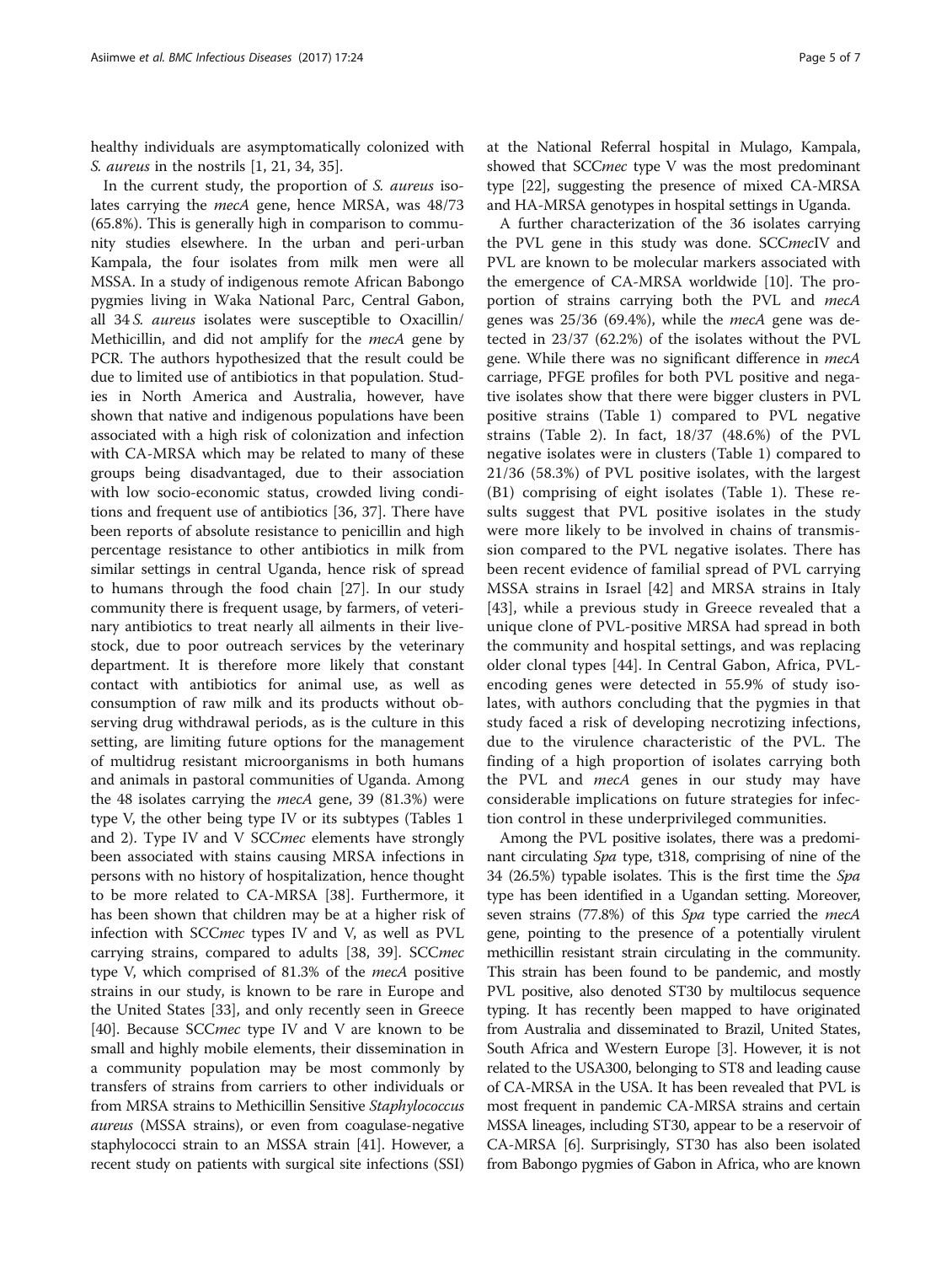<span id="page-5-0"></span>to have been separated from other humans over millennia ago [[21](#page-6-0)]. In a study of MRSA in five African cities, only one strain of this type was isolated from Antananarivo, and none from Cassablanca (Moroco), Niamey (Niger), Dakar (Senegal) and Yaoundé (Cameroon). While SCCmec type V strains have been isolated from hospital settings in Uganda, none were Spa type t318 [\[22\]](#page-6-0). However, Spa type t645, the second most frequent type in our collection (20.6%), also common in Western Europe and the Middle East [\(http://spaserver.ridom.de](http://spaserver.ridom.de/)), was found to be the most frequent type isolated from SSI at Mulago National referral hospital [[22](#page-6-0)], supporting the notion that there is a changing epidemiology reflected by community associated SCC*mec* genotypes being now more associated with hospital infections as observed elsewhere [[23](#page-6-0), [45\]](#page-6-0). However, it is noteworthy that some spa types of PVL+ S. aureus in the present study (t186, t729 and t355) have been previously identified in studies from Africa, and they all share the MLST type ST88 [[46](#page-6-0)].

## Conclusion

The main findings of this study are a high prevalence of CA-MRSA, and PVL-positive isolates with a predominant spa type in a rural setting in Uganda. This has implication on future strategies for infection control in these underprivileged communities because of possibility of limited treatment options. Antimicrobial stewardship programs may be necessary in Uganda so as to create awareness and avert possible emergence multidrug resistant microorganisms in the near future.

#### Acknowledgments

The authors wish to thank the households that participated in the study.

#### Funding

BBA was supported by a Marie Curie Fellowship (MARIE CURIE – COFUND) project No. 267264).

#### Availability of data and materials

All data supporting the conclusions of this article are included within the article.

#### Authors' contributions

BBA collected samples and data, participated in performing all the laboratory analyses and wrote the first draft of the manuscript; RB participated in analyzing and interpreting PFGE data and critical revision of the manuscript; AT participated in performing PFGE; DMC supervised the study and critically revised the manuscript. All authors read and approved the final manuscript.

#### Competing interests

The authors declare that they have no competing interests.

### Consent for publication

Not applicable.

#### Ethics approval and consent to participate

The study protocol was approved by the Institutional Review Board of the School of Biomedical Sciences, Makerere University College of Health Sciences; and by the Uganda National Council for Science and Technology. The study objective was explained in the local language and written informed consent obtained from each participant before taking a sample. For participating minors within recruited households, both assent from the minors as well as consent from the parents were sought before a swab was taken.

#### Author details

<sup>1</sup> Emerging Bacterial Pathogens Unit, IRCCS San Raffaele Scientific Institute, Via Olgettina 58, Milano, Italy. <sup>2</sup>Universita Vita-Salute San Raffaele, Via Olgettina 58, Milano, Italy. <sup>3</sup>Department of Medical Microbiology, Makerere University College of Health Sciences, P. O. Box 7072, Kampala, Uganda.

## Received: 1 September 2016 Accepted: 14 December 2016 Published online: 05 January 2017

#### References

- 1. Gorwitz RJ, Kruszon-Moran D, McAllister SK, McQuillan G, McDougal LK, et al. Changes in the prevalence of nasal colonization with Staphylococcus aureus in the United States, 2001-2004. J Infect Dis. 2008;197:1226–34.
- 2. von Eiff C, Becker K, Machka K, Stammer H, Peters G, et al. Nasal carriage as a source of Staphylococcus aureus bacteremia. N Engl J Med. 2001;344:11–6. 3. DeLeo FR, Otto M, Kreiswirth BN, Chambers HF. Community-associated
- meticillin-resistant Staphylococcus aureus. Lancet. 2010;375:1557–68.
- 4. Herold BC, Immergluck LC, Maranan MC, Lauderdale DS, Gaskin RE, et al. Community-acquired methicillin-resistant Staphylococcus aureus in children with no identified predisposing risk. JAMA. 1998;279:593–8.
- 5. Loffler B, Hussain M, Grundmeier M, Bruck M, Holzinger D, et al. Staphylococcus aureus panton-valentine leukocidin is a very potent cytotoxic factor for human neutrophils. PLoS Pathog. 2010;6:e1000715.
- 6. Rasigade JP, Laurent F, Lina G, Meugnier H, Bes M, et al. Global distribution and evolution of Panton-Valentine leukocidin-positive methicillin-susceptible Staphylococcus aureus, 1981-2007. J Infect Dis. 2010;201:1589–97.
- 7. Ito T, Okuma K, Ma XX, Yuzawa H, Hiramatsu K. Insights on antibiotic resistance of Staphylococcus aureus from its whole genome: genomic island SCC. Drug Resist Updat. 2003;6:41–52.
- 8. Ito T, Ma XX, Takeuchi F, Okuma K, Yuzawa H, et al. Novel type V staphylococcal cassette chromosome mec driven by a novel cassette chromosome recombinase, ccrC. Antimicrob Agents Chemother. 2004;48: 2637–51.
- Daum RS, Ito T, Hiramatsu K, Hussain F, Mongkolrattanothai K, et al. A novel methicillin-resistance cassette in community-acquired methicillin-resistant Staphylococcus aureus isolates of diverse genetic backgrounds. J Infect Dis. 2002;186:1344–7.
- 10. Vandenesch F, Naimi T, Enright MC, Lina G, Nimmo GR, et al. Communityacquired methicillin-resistant Staphylococcus aureus carrying Panton-Valentine leukocidin genes: worldwide emergence. Emerg Infect Dis. 2003;9:978–84.
- 11. Shukla SK, Stemper ME, Ramaswamy SV, Conradt JM, Reich R, et al. Molecular characteristics of nosocomial and Native American communityassociated methicillin-resistant Staphylococcus aureus clones from rural Wisconsin. J Clin Microbiol. 2004;42:3752–7.
- 12. Tenover FC, Arbeit RD, Goering RV, Mickelsen PA, Murray BE, et al. Interpreting chromosomal DNA restriction patterns produced by pulsedfield gel electrophoresis: criteria for bacterial strain typing. J Clin Microbiol. 1995;33:2233–9.
- 13. Frenay HM, Bunschoten AE, Schouls LM, van Leeuwen WJ, Vandenbroucke-Grauls CM, et al. Molecular typing of methicillin-resistant Staphylococcus aureus on the basis of protein A gene polymorphism. Eur J Clin Microbiol Infect Dis. 1996;15:60–4.
- 14. Koreen L, Ramaswamy SV, Graviss EA, Naidich S, Musser JM, et al. spa typing method for discriminating among Staphylococcus aureus isolates: implications for use of a single marker to detect genetic micro- and macrovariation. J Clin Microbiol. 2004;42:792–9.
- 15. Shore AC, Coleman DC. Staphylococcal cassette chromosome mec: recent advances and new insights. Int J Med Microbiol. 2013;303:350–9.
- 16. Zhang K, McClure JA, Elsayed S, Louie T, Conly JM. Novel multiplex PCR assay for characterization and concomitant subtyping of staphylococcal cassette chromosome mec types I to V in methicillin-resistant Staphylococcus aureus. J Clin Microbiol. 2005;43:5026–33.
- 17. Ruimy R, Maiga A, Armand-Lefevre L, Maiga I, Diallo A, et al. The carriage population of Staphylococcus aureus from Mali is composed of a combination of pandemic clones and the divergent Panton-Valentine leukocidin-positive genotype ST152. J Bacteriol. 2008;190:3962–8.
- 18. Ghebremedhin B, Olugbosi MO, Raji AM, Layer F, Bakare RA, et al. Emergence of a community-associated methicillin-resistant Staphylococcus aureus strain with a unique resistance profile in Southwest Nigeria. J Clin Microbiol. 2009;47:2975–80.